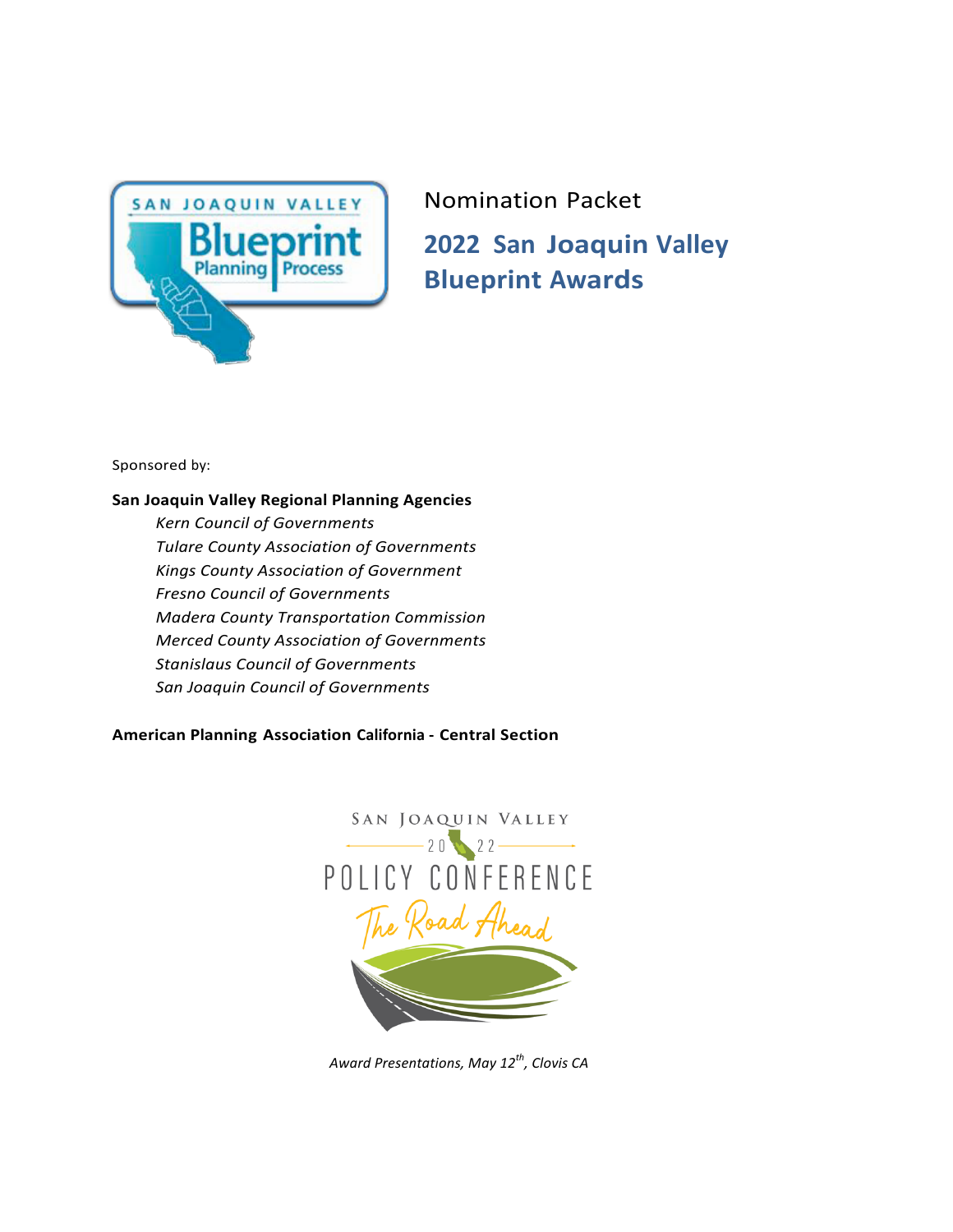# **Nomination Packet**

**2022 San Joaquin Valley Blueprint Awards**

Deadline: April 15, 2022, Noon

## **Introduction**

The purpose of the San Joaquin Valley Blueprint Awards program is to encourage quality planning and development by recognizing outstanding achievements and practices in the built environment. In recognizing and celebrating projects that reflect the Blueprint Principles, we hope to provide visual examples of attractive, functional and environmentally friendly projects that could have relevance throughout the Valley.

Awards will be presented at the 15<sup>th</sup> Annual San Joaquin Valley Policy Conference in a luncheon ceremony on Thursday, May 12, 2022, to be held at the Clovis Veterans Memorial District in Clovis, CA.

# **Blueprint Principles**

On April 1, 2009, the San Joaquin Valley Regional Policy Council adopted a list of 12 Smart Growth Principles ("Blueprint Principles") to be used as the basis of Blueprint planning in the San Joaquin Valley:

- 1. Create a range of housing opportunities and choices
- 2. Create walkable and bikeable neighborhoods
- 3. Encourage community and stakeholder collaboration
- 4. Foster distinctive, attractive communities with a strong sense of place
- 5. Make development decisions predictable, fair and cost effective
- 6. Mix of land uses
- 7. Preserve open space, farmland, natural beauty and critical environmental areas
- 8. Provide a variety of transportation choices
- 9. Strengthen and direct development toward existing communities
- 10. Take advantage of compact building design
- 11. Enhance the economic vitality of the region
- 12. Support actions that encourage environmental resource management
- 13. Plan for future water needs

## **Award Categories**

Only one first-place award ("Award of Excellence") will be selected per category. One exceptionally ranking award finalist per category may also be selected to receive an award ("Award of Merit"). If the judges find that none of the nominations in a category meets the criteria, there may be no award in that category.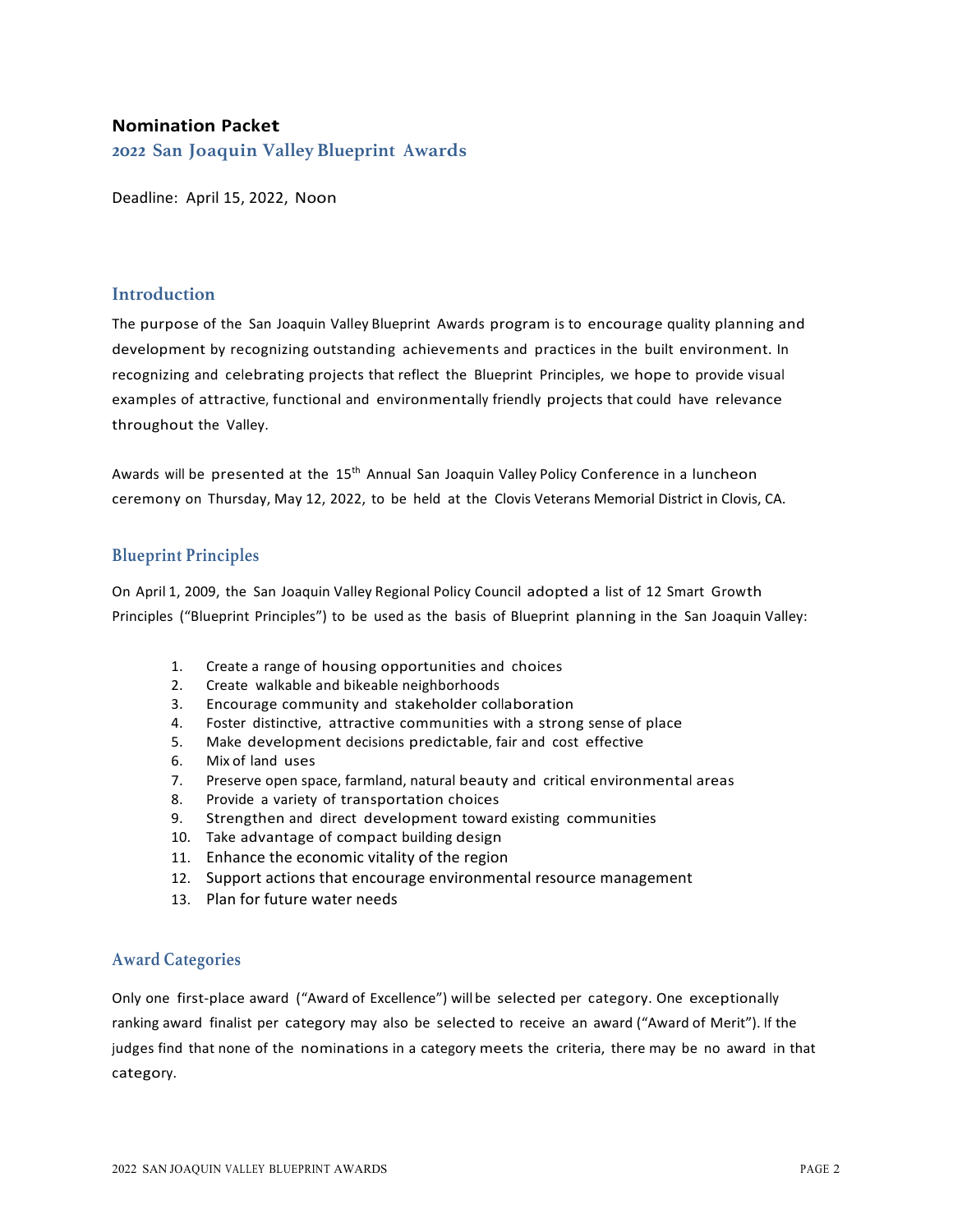## A. Development Project Categories (on the ground, existing projects built from 2016 to present):

- 1. Residential
- 2. Commercial
- 3. Mixed Use
- 4. Downtown Revitalization
- 5. Transportation Enhancement
- 6. Historic Revitalization

## B. **Planning Project/Program Categories**

Recognition of planning projects or programs that are in place to encourage and allow for Blueprint friendly projects. Planning project/program within the past six years (2016 to present):

- 1. Residential Development
- 2. Commercial Development
- 3. Mixed Use
- 4. Downtown Revitalization
- 5. Transportation Enhancement
- 6. Historic Revitalization

#### C. **Darrel Hildebrand Blueprint Leadership Award Category**

This award is in memory of the former Blueprint project manager from Kern COG who was thoroughly engaged in the planning process. The fruits of his labor are still with us today as we move the Blueprint from the planning to the implementation phase. Darrel is remembered for his attention to detail and his insistence that the planning principles were the centerpiece of the San Joaquin Valley Blueprint Planning Process.

#### D**. Outstanding San Joaquin Valley Local Elected Official**

This award is a new award category for 2022 and will be given to two local (city or county) elected officials who have shown tremendous leadership and advocacy for promoting local and regional efforts that support the Blueprint Principles.

## **Eligibility Requirements**

Applicants are required to meet all the following criteria.

- Nominations are open to candidate projects and individuals within the San Joaquin Valley's eight counties: Kern, Kings, Tulare, Fresno, Madera, Merced, Stanislaus, and San Joaquin.
- The project is an on-the-ground, existing project built within the past six years. Projects built/completed prior to January 2016 will not be considered.
- § The project/program or individual reflects the Blueprint Principles, and the nominator demonstrates strong rationale.
- **■** Planning project or program that has been adopted by its jurisdiction within the past six years.
- <sup>■</sup> The project or individual is not a previous Blueprint Award recipient (please see a list of previous Blueprint Award recipients, pages 6-8).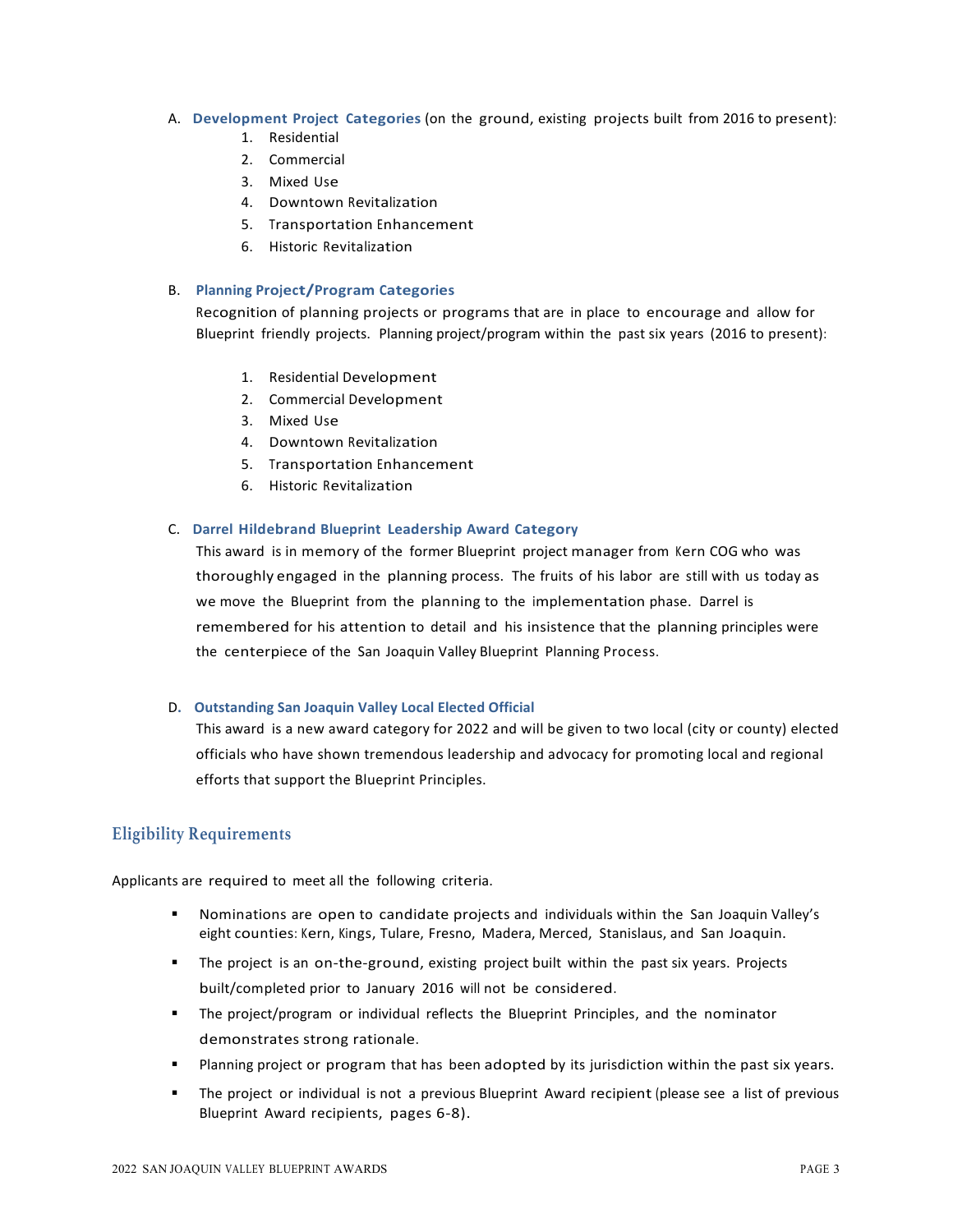# **Nomination Submittal Requirements**

- 1. Nomination Form: Completed Blueprint Awards Nomination Form.
- 2. Summary Description: One-page summary of the nominated award candidate.
- 3. Award Criteria: one to two-page explanation of how the candidate specifically reflects at least two of the Blueprint Principles listed in the packet.
- 4. Letter(s) of Support: At least one, but no more than three, one page letter(s) of support for the nominated project/candidate.
- 5. Images: 5 to 10 high quality digital images in JPG format. Include a brief description for each image.

Please note:

- **•** All submissions must strictly follow the material requirements outlined below and on the Blueprint Awards Nomination Form.
- Do not submit paper copies.
- Incomplete submissions or late submittals will not be accepted.
- Only one submission per award category.

# **Submittal**

Nominations must be received by Noon (12pm) on Friday, April 15, 2022 via email only. Zip up and put in one folder please if possible.

Email completed nomination package to:

Brenda Veenendaal brendav@fresnocog.org

Administrative Services Manager Fresno Council of Governments 559.233.4148, ext. 219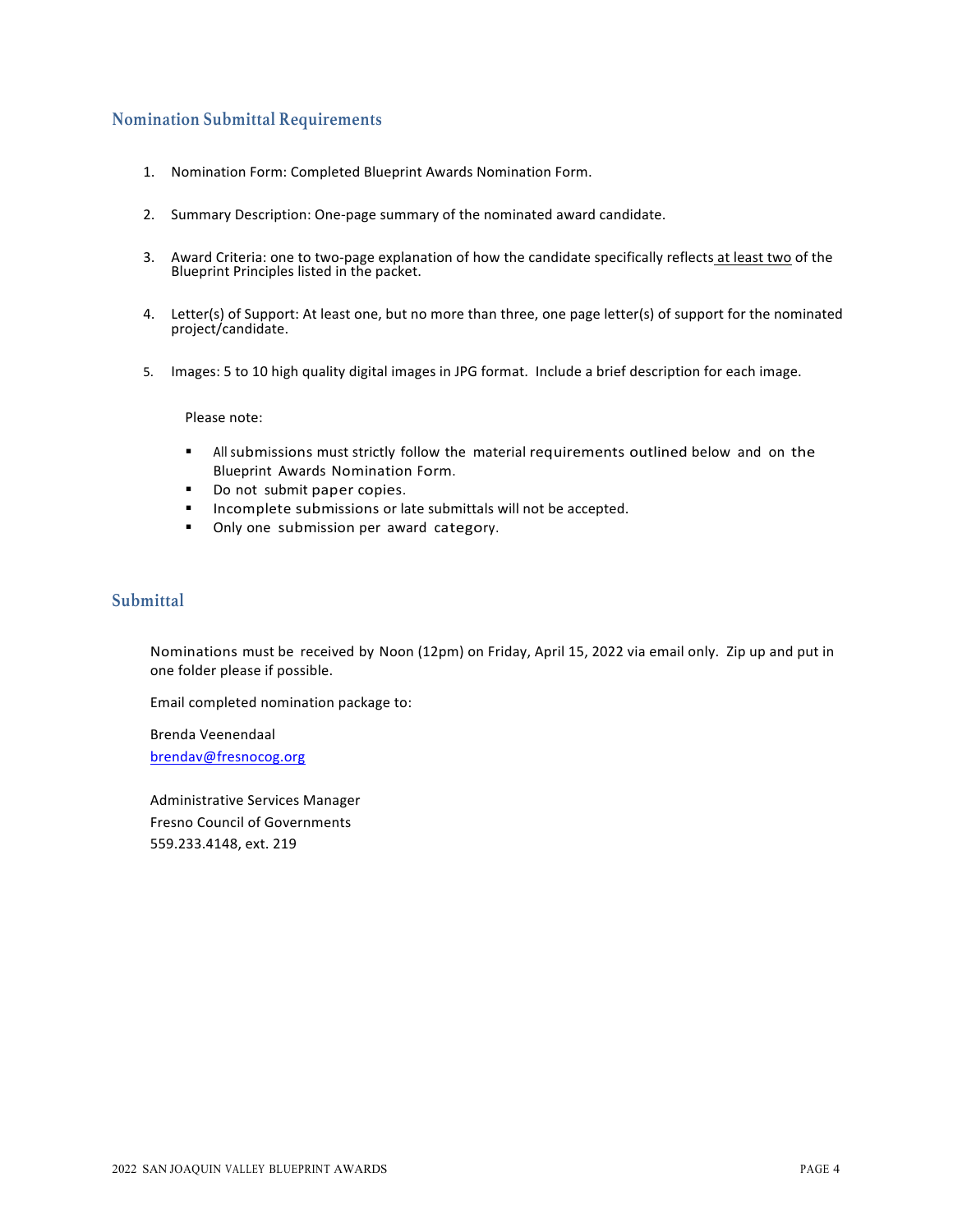# **Selection Process and Schedule**

Judging: Nominations will be provided to a panel of judges consisting of staff from the Central California Chapter of the American Planning Association, and staff from the San Joaquin Valley Regional Planning Agencies. The agencies are listed on the cover for this document.

## **Schedule:**

| January 17, 2022 | Begin Call for Nominations            |
|------------------|---------------------------------------|
| April 15, 20222  | Nomination Deadline, 12 noon          |
| April 25, 2022   | <b>Judging Completed</b>              |
| April 29, 2022   | Awards Announcement                   |
| May 12, 2022     | SJV Policy Conference Awards Luncheon |

# **Questions**

Brenda Veenendaal brendav@fresnocog.org

Administrative Services Manager Fresno Council of Governments 559.233.4148, ext. 219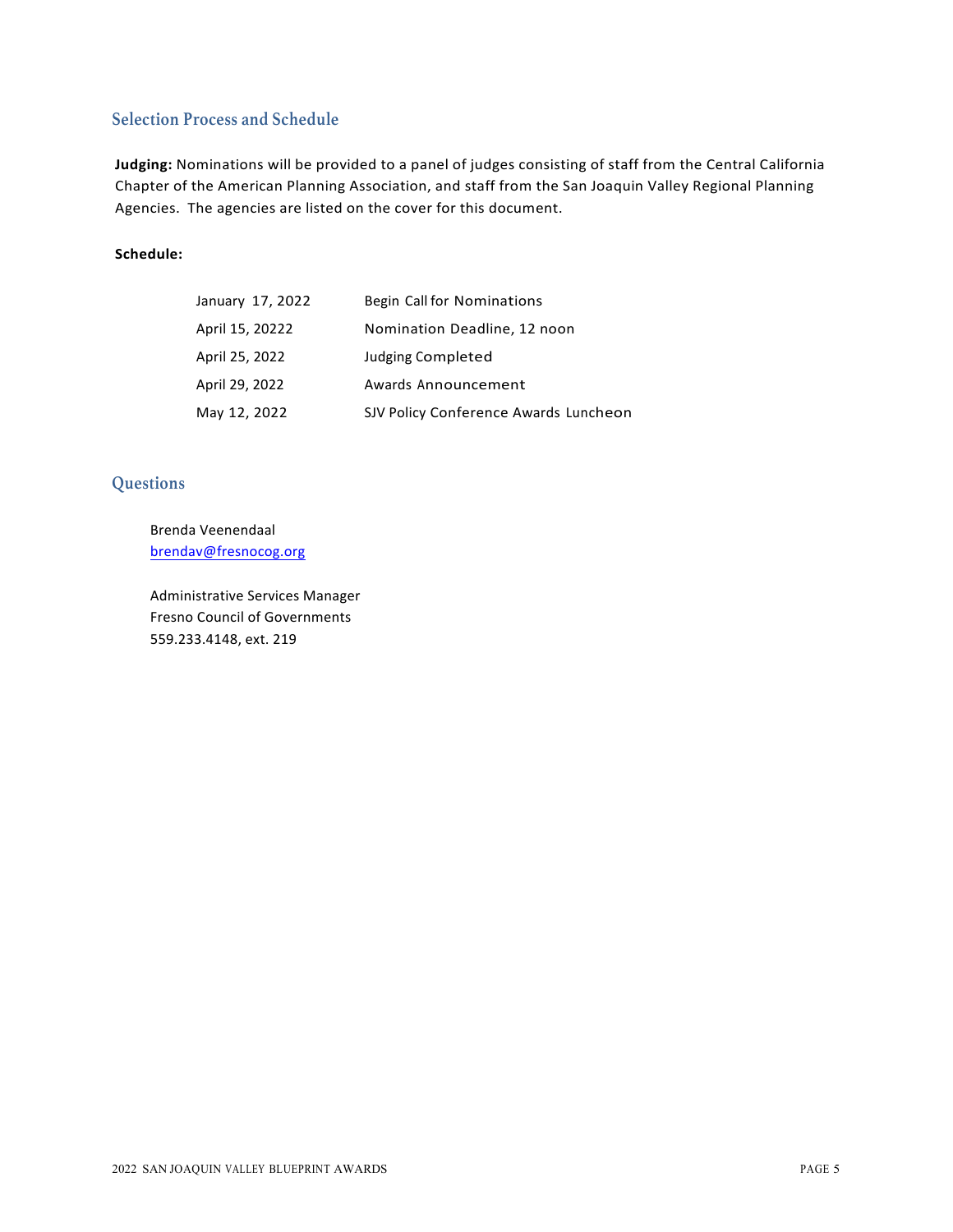# **San Joaquin Valley Blueprint Awards Past Recipients 2009-2019**

| <b>CATEGORY</b>                              | <b>RECIPIENT</b>                                                                                                  |
|----------------------------------------------|-------------------------------------------------------------------------------------------------------------------|
| 2019                                         |                                                                                                                   |
| Mix Use                                      | Tesoro Viejo - The McCaffrey Group, Madera County                                                                 |
| Residential Development Project              | Sierra Village - Self-Help Enterprises, City of Dinuba<br>Anchor Village -Domus Development LLC, City of Stockton |
| <b>Transportation Enhancement Project</b>    | Palm Terrace - Self-Help Enterprises, City of Lindsay                                                             |
|                                              | Operations & Maintenance Facility - Transit Joint Powers<br>Authority of Merced County                            |
| Downtown Revitalization                      | City of Woodlake Staff and Council                                                                                |
| Darrel Hildebrand Blueprint Leadership Award | Bill Zigler, City of Lindsay                                                                                      |
| 2018                                         |                                                                                                                   |
| Downtown Revitalization                      | <b>UC</b> Merced                                                                                                  |
| Downtown Revitalization                      | Cottage Home Program, City of Clovis                                                                              |
| <b>Residential Development</b>               | Magnolia Crossing, Innovative Development and Living<br>Solutions of California                                   |
| 2017                                         |                                                                                                                   |
| <b>Commercial Development</b>                | Dry Creek Business Park Phase II, Clovis                                                                          |
| <b>Residential Development</b>               | Highland Gardens Affordable Rental Project, Self-Help Enterprises                                                 |
| Downtown Revitalization-Small Jurisdiction   | Rio Villas (Firebaugh, CA), Fresno Housing Authority                                                              |
| Downtown Revitalization-Large Jurisdiction   | "The Lede" Project, Granville Homes, Inc.                                                                         |
| Historic Revitalization                      | The Belding Building, Ten Space                                                                                   |
| <b>Transportation Enhancement</b>            | Multi-Phased Downtown Enhancement Project, City of<br>Woodlake                                                    |
| Darrel Hildebrand Blueprint Leadership Award | Darius Assemi, Granville Homes, Inc.                                                                              |
| 2015                                         |                                                                                                                   |
| Mixed Use                                    | 1612 City Lofts, Bakersfield                                                                                      |
| Residential                                  | Avena Bella, Turlock                                                                                              |
| Downtown Revitalization                      | Brio on Broadway, Fresno                                                                                          |
|                                              | The Newberry Building, Stockton                                                                                   |
| <b>Transportation Enhancement</b>            | Dry Creek Trailhead, Clovis                                                                                       |
|                                              | Bradley Overhead - Highway 140, Merced                                                                            |
| Darrel Hildebrand Blueprint Leadership Award | San Joaquin Sustainable Communities Coalition, San<br>Joaquin County                                              |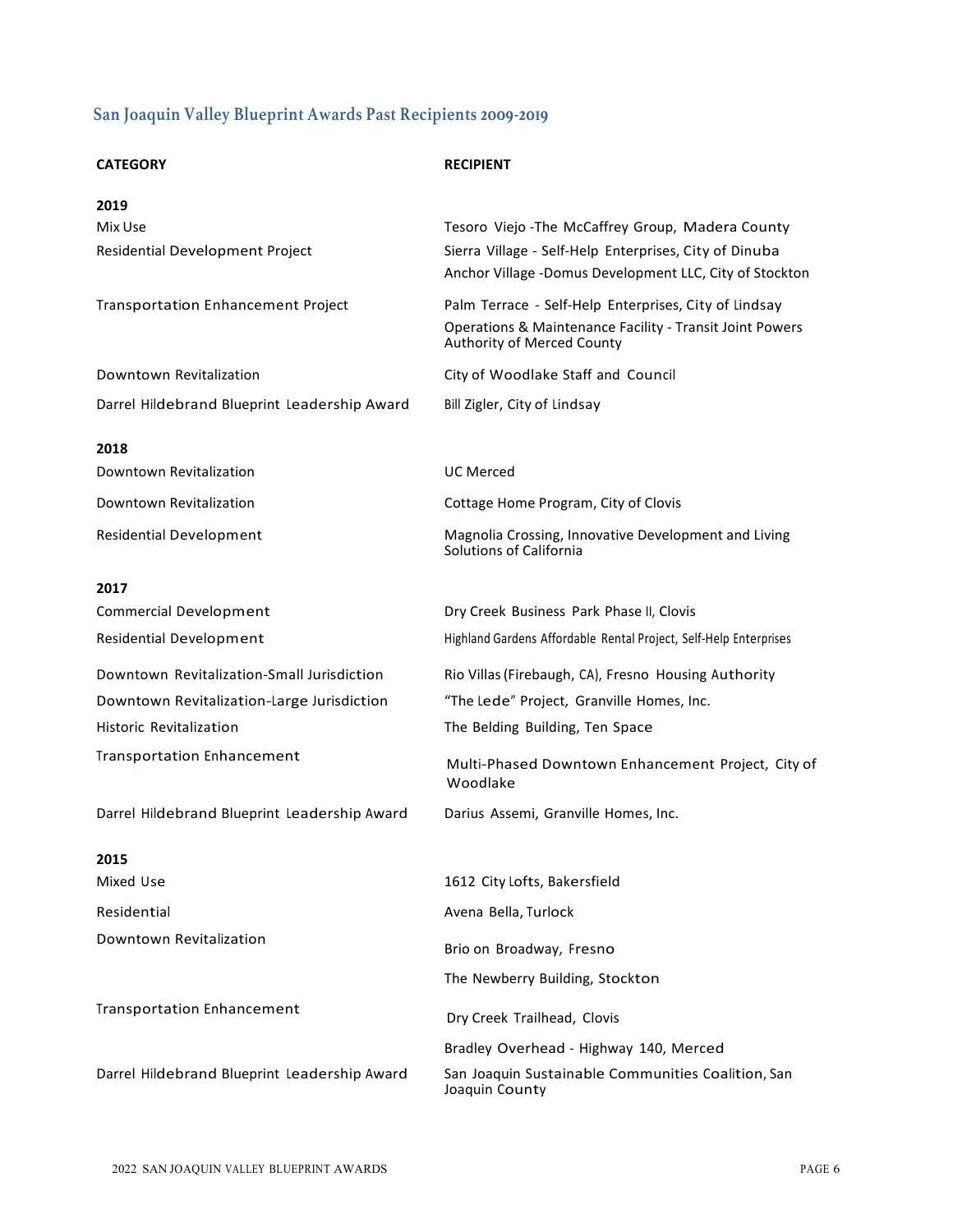| 2014                                         |                                                                                  |  |  |
|----------------------------------------------|----------------------------------------------------------------------------------|--|--|
| Commercial Development                       | M Streets Arts Complex, Fresno                                                   |  |  |
| Mixed Use                                    | Goshen Park Village, Goshen                                                      |  |  |
| Downtown Revitalization                      | Lemoore Recreation Center, Lemoore<br>Crichton Place, Fresno                     |  |  |
| Historic Revitalization                      | Downtown Beautification Project, Waterford<br>Bungalow Court, Fresno             |  |  |
| <b>Transportation Enhancement</b>            | Whitney Transit Center, Woodlake                                                 |  |  |
| Darrel Hildebrand Blueprint Leadership Award | Barbara Steck, Fresno COG                                                        |  |  |
| 2013<br><b>Residential Development</b>       | Mustang Peak Village, Newman                                                     |  |  |
|                                              | Parc Grove Commons, Fresno                                                       |  |  |
|                                              |                                                                                  |  |  |
| Mixed Use                                    | 1612 Fulton, Fresno                                                              |  |  |
| Downtown Revitalization                      | Commercial Building Façade Improvement & Blight<br>Remediation Project, Stockton |  |  |
| Historic Revitalization                      | Downtown Stockton Alliance, Stockton                                             |  |  |
| <b>Transportation Enhancement</b>            | Manteca Transit Center, Manteca Hammer                                           |  |  |
|                                              | Triangle Station, Stockton                                                       |  |  |
| Darrel Hildebrand Blueprint Leadership Award | John Wright, Valley Planner's Network                                            |  |  |
| 2012                                         |                                                                                  |  |  |
| <b>Residential Development</b>               | 330 North Van Ness Cottages, Fresno                                              |  |  |
|                                              | Tule Vista Rent to Own Housing, Tulare                                           |  |  |
| Mixed Use                                    | Baker Street, Bakersfield                                                        |  |  |
| <b>Commercial Development</b>                | Main Street Promenade, Visalia                                                   |  |  |
| Downtown Revitalization                      | Downtown Revitalization, Tracy                                                   |  |  |
| Historic Revitalization                      | Arts Alive District, Bakersfield<br>Merced Theatre, Merced                       |  |  |
|                                              | Carnegie Library and Arts Center, Turlock                                        |  |  |
| <b>Transportation Enhancement</b>            | Lowell Community Garden, Fresno<br>Santa Fe Bridge Project, Visalia              |  |  |
| Darrel Hildebrand Blueprint Leadership Award | Bill Spriggs, SJV Regional Policy Council                                        |  |  |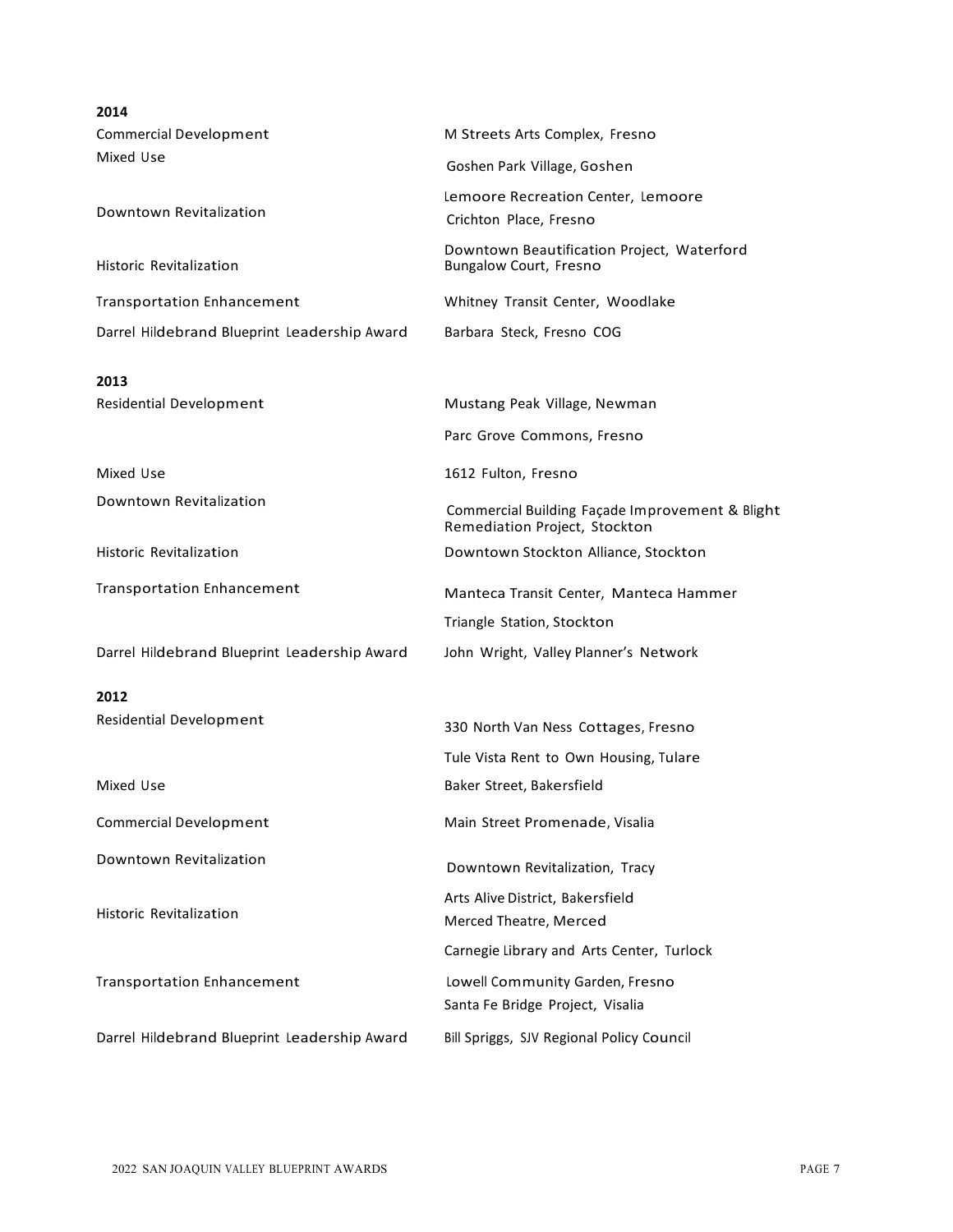| 2011                                         |                                         |  |  |
|----------------------------------------------|-----------------------------------------|--|--|
| Public Infrastructure                        | Mill Creek, Bakersfield                 |  |  |
|                                              | Downtown Plaza, Newman                  |  |  |
|                                              | Street Improvements, Avenal             |  |  |
| Mixed Use                                    | Fulton Village, Fresno                  |  |  |
|                                              | Fultonia Complex, Fresno                |  |  |
| <b>Transportation Enhancement</b>            | Downtown Transit Center, Stockton       |  |  |
| Darrel Hildebrand Blueprint Leadership Award | Carol Ornelas, Visionary Home Builders  |  |  |
| 2010                                         |                                         |  |  |
| <b>Residential Development</b>               | Villa Monterey Apartments, Stockton     |  |  |
| Mixed Use                                    | Wagner Woods, Ripon                     |  |  |
| Downtown Revitalization                      | Downtown Revitalization, Riverbank      |  |  |
| <b>Historic Revitalization</b>               | Theater Restoration Project, Avenal     |  |  |
| Revitalization - Unincorporated Area         | Revitalization Project, Woodbridge      |  |  |
| Darrel Hildebrand Blueprint Leadership Award | Lew Nelson, City of Tulare Public Works |  |  |

## **2009**

| Community Plan – Unincorporated Community | Hilmar Community Plan, Merced County              |
|-------------------------------------------|---------------------------------------------------|
| Master Planned Community                  | Harlan Ranch, Clovis                              |
| <b>General Plan- Small Jurisdiction</b>   | General Plan, Porterville                         |
| Community Plan – Unincorporated Community | General Plan – 4 Community Plans, Kings County    |
| General Plan – Small Jurisdiction         | General Plan, Tracy                               |
| Master Planned Community                  | Copper River Ranch, Fresno                        |
| Sustainable Development Policies          | General Plan - Land Use and Resource Conservation |
|                                           | Elements, Kings County                            |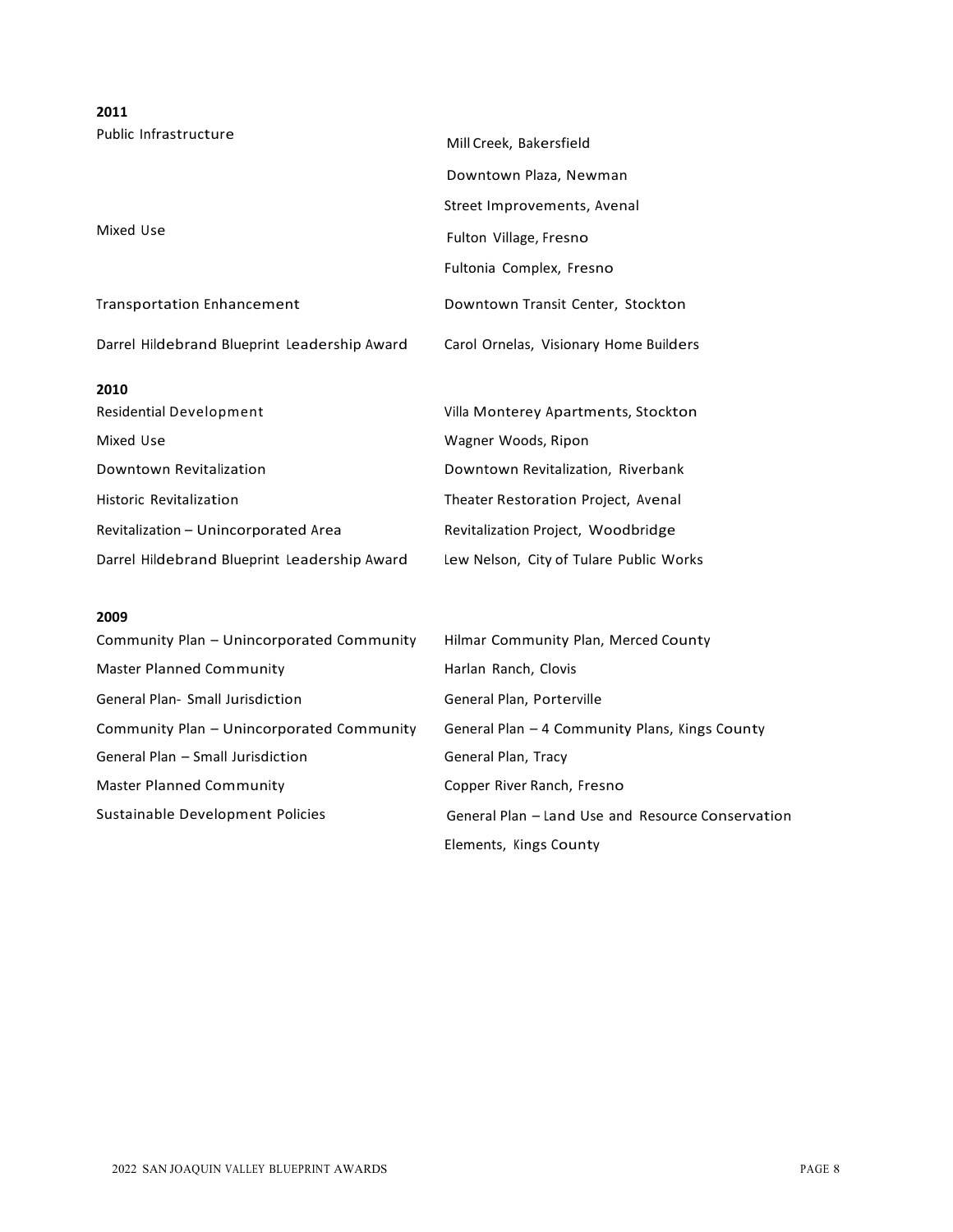# 2022 San Joaquin Valley Blueprint Award

# Nomination Form

Nominations for the San Joaquin Valley Blueprint Awards are due: **Noon, Friday, April 15, 2022.** Materials received after this date will not be accepted and will not be returned.

I nominate

for a 2022 San Joaquin Valley Blueprint Awards in the category (check one):

## **Development Project**

 Residential Commercial Mixed Use Downtown Revitalization Transportation Enhancement Historic Revitalization

#### **Planning Project/Program**

 Residential Commercial Mixed Use Downtown Revitalization Transportation Enhancement Historic Revitalization

## **Darrel Hildebrand Blueprint Leadership Award Category**

**Outstanding San Joaquin Valley Local Elected Official** 

#### NOMINATION INFORMATION

It is imperative that the following documentation is provided in full.

#### A. Nominator.

The Nominator will be considered the primary communications contact for all decisions made on this nomination and willwork with Blueprint Awards program staff to obtain additional information and materials.

| Name         |       |  |  |
|--------------|-------|--|--|
| Title        |       |  |  |
| Organization |       |  |  |
| Address      |       |  |  |
| Zip Code     | Phone |  |  |
| Email        |       |  |  |

2022 SAN JOAQUIN VALLEY BLUEPRINT AWARDS NOMINATION FORM